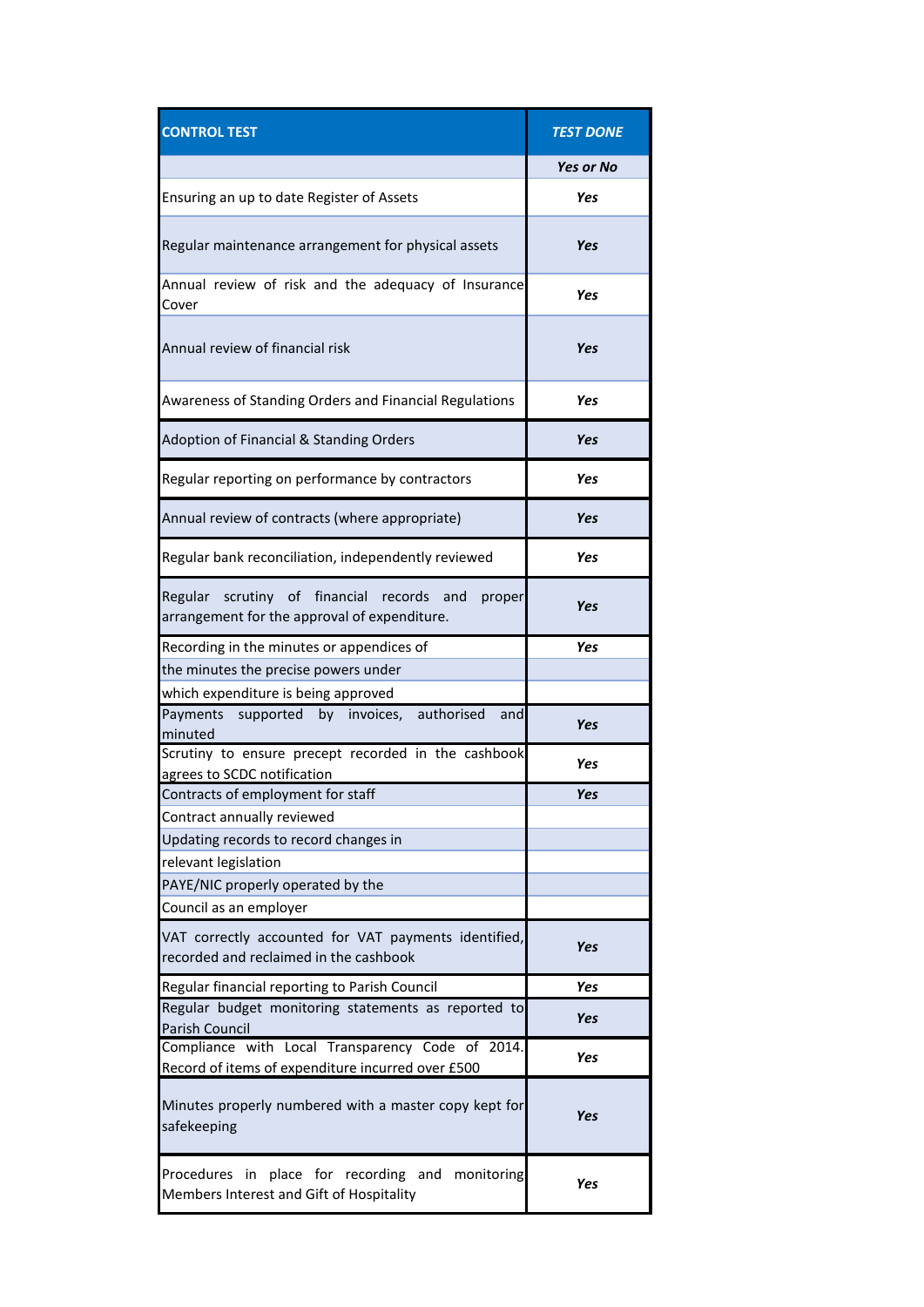| Declaration of Acceptance of Office | Yes |
|-------------------------------------|-----|
|                                     |     |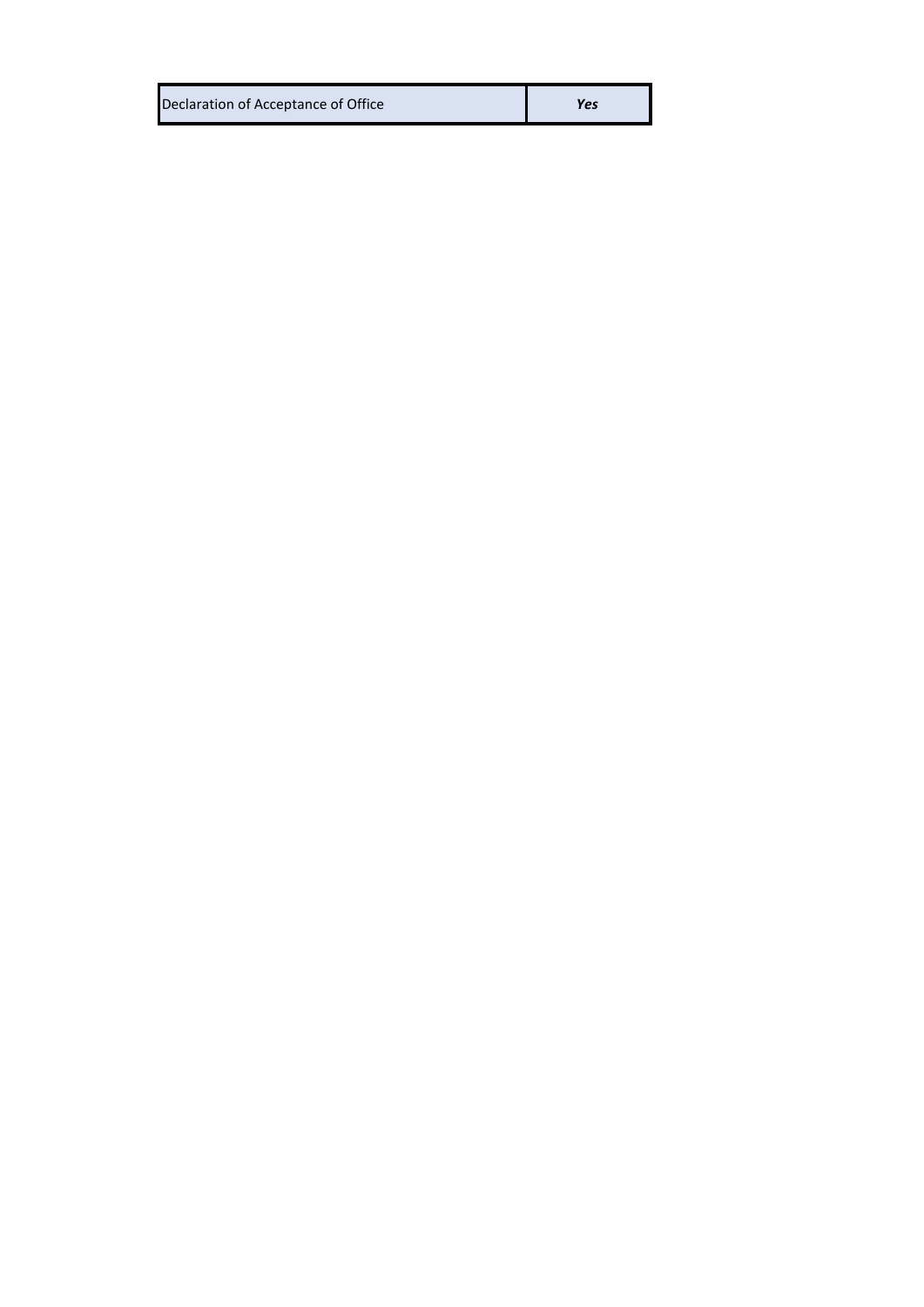## **COMMENTS – check documents & initial**

Routinely reviewed 2x annually and when an asset is purchased and disposed of.

Asset maintenance where applicable becomes an separate agenda items to be reviewed at Parish Council Meetings and maintenance work and process agreed.

Clerk reviews Council's asset register and ensures that there is adequate insurance cover [Cane and Company]. (Renewal date  $1<sup>st</sup>$  October 2017)

Every Parish Council meeting has a set finance agenda item, where income, expenditure and any risks are highlighted, reviewed and discussed.

Standing Orders are reviewed annual and shared with all Parish Council members for reference.

Standing Orders are the bedrock for all Parish Council decisions and guidance.

Any contractor working on behalf of the Parish Council will be reviewed and reported on the Parish Council Meetings.

Clerk employment contract is reviewed at the end of the financial year to ensure still fit for purpose.

Completed every month by the Clerk and checked and signed every Parish Council meeting by the Chairman.

Clerk maintains a financial statement of all the incomings and outgoings, which are then reconciled to the bank statement. ( requires Chairman sign off)

Noted in the meeting minutes

Noted in the meeting minutes

Checked and verified as part of the financial reconciliation process ( Chairman sign off required)

Reviewed annually at Parish Council Meetings

Completed by the Clerk and signed off by the Chairman.

Finance agenda item at every Parish Council Meeting

Done monthly by the Clerk and shared with the Council 2x annually.

All expenditure is tracked and recorded as part of the bank reconciliation process. Signed off by Chairman.

Hard copy, signed and stored in the Clerk's minute book. Electronic copy of minutes are available via the Parish Councils

website:http://levingtonandstrattonhall.onesuffolk.net/parish-council/minutesof-previous-meetings/

All Councillors Register of Interests is stored on the Electoral Portal. Every meeting all Councillors are asked to declare any interests or conflict in any agenda items at the start of the Parish Meetings.